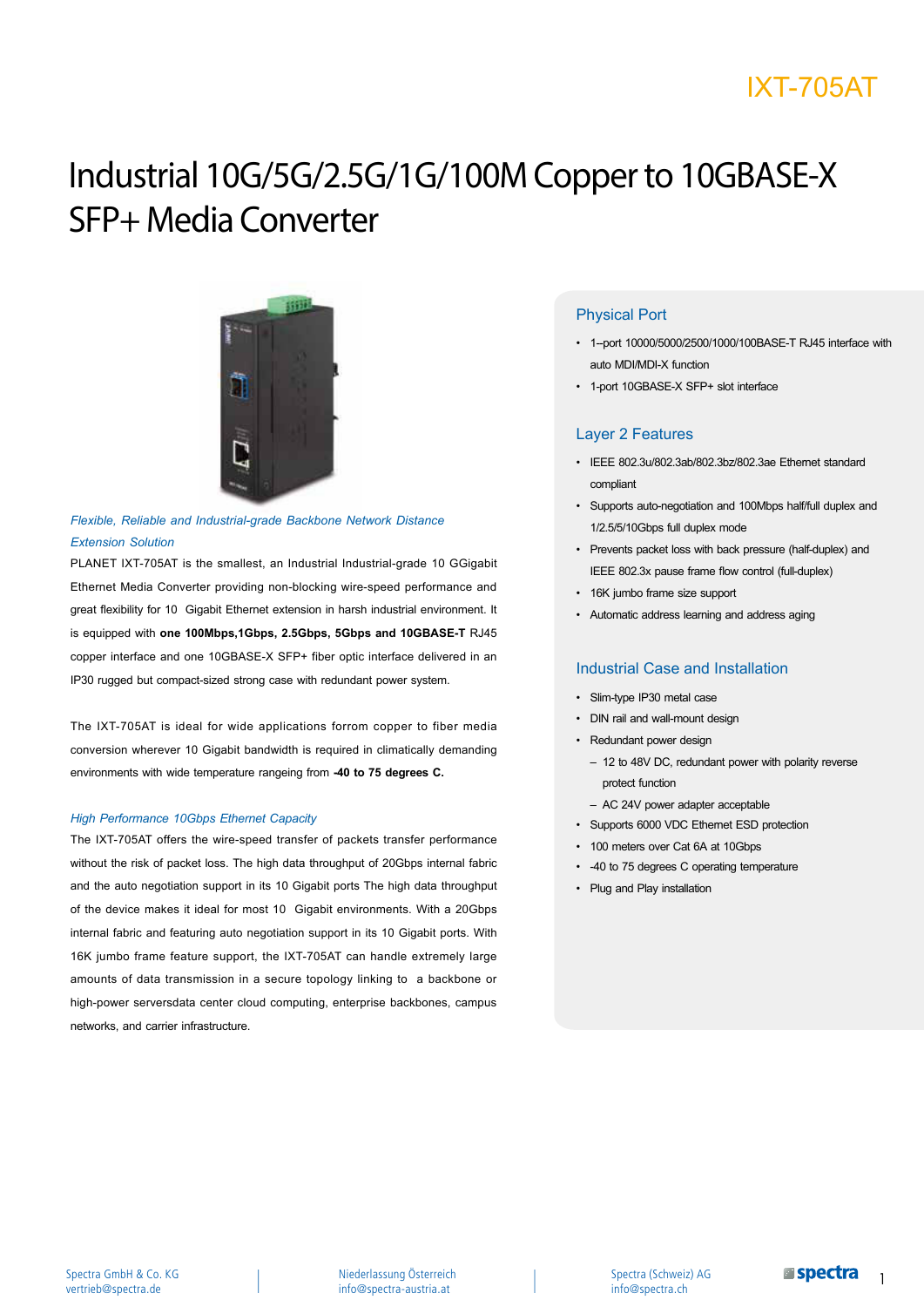

### 10Gbps Fiber to Copper Media Converter Application

### *Fiber-optic Linking Capability Enables Extension of Network Deployment*

The SFP+ slot of the IXT-705AT is compatible with **10GBASE-SR** or **10GBASE-LR** (Small Form Factor Pluggable) fiber-optic transceivers. The fiber optic uplink capability guarantees the throughput to all nodes hooked into the network and the 10 Gigabit Ethernet distance can be extended from 300 meters (multi-mode fiber cable) to 10/40/60 kilometers (single-mode fiber cable). It is ideal for applications within the factory data centers and distributions.



### Fiber to Ethernet Can Support Large-scale Retail Networks

Spectra (Schweiz) AG info@spectra.ch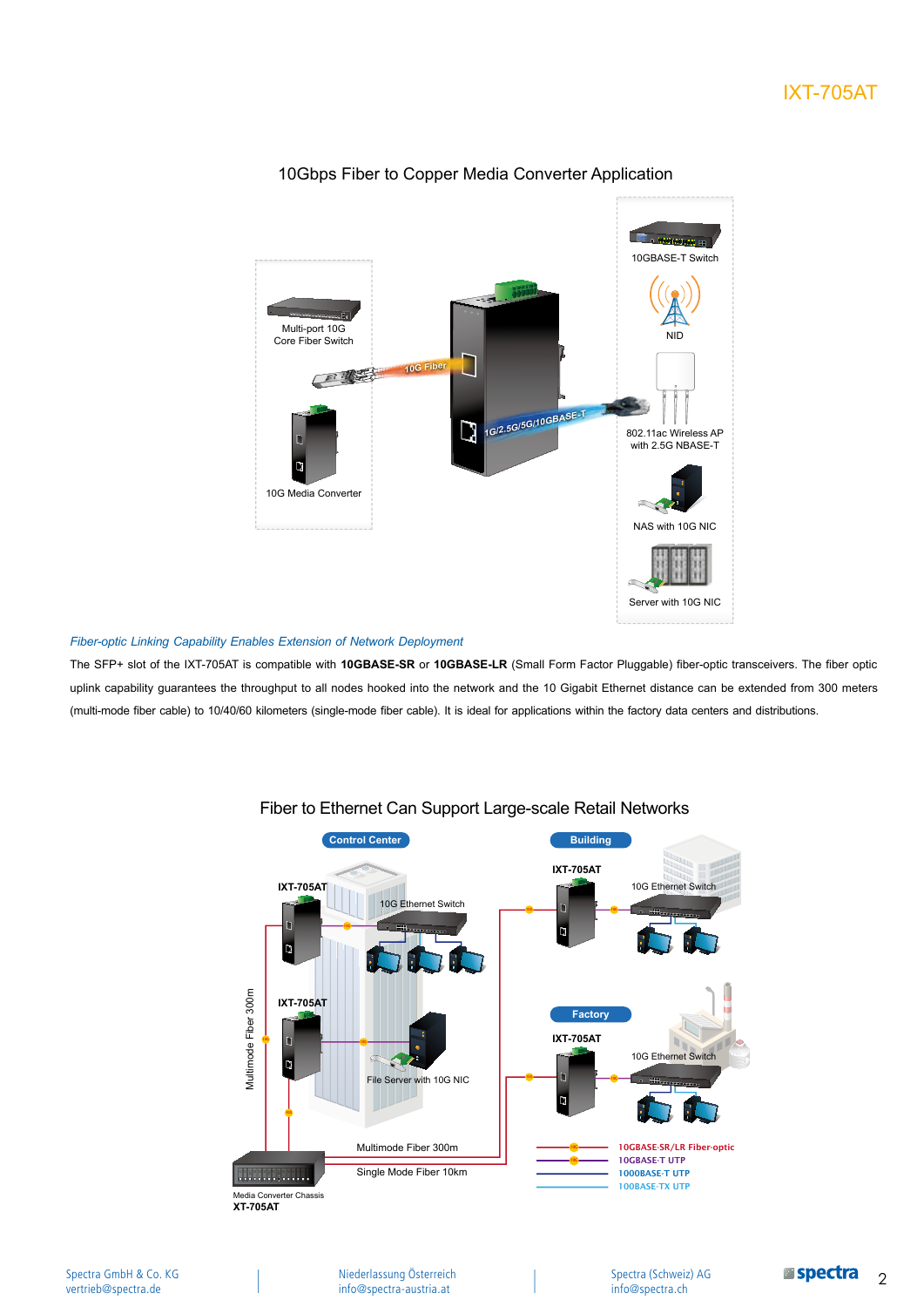### IXT-705AT

### *Environmentally Hardened Design*

The IXT-705AT is equipped with the slim-type IP30 metal case for easy deployment in heavy Industrial demanding environments. With IP30 industrial case protection, the IXT-705AT provides a high level of immunity against electromagnetic interference and heavy electrical surges which are usually found on plant floors or in curbside traffic control cabinets. Being able to operate under the temperature range from **-40 to 75 degrees C**, the IXT-705AT can be placed in almost any difficult environment. The IXT-705AT also allows either DIN rail or wall mounting for efficient use of cabinet space.

#### *Convenient and Reliable Power System*

To enhance the reliability and flexibility of the operation, the IXT-705AT is equipped with two DC power input connectors for redundant power supply installation. It also possesses an integrated power supply source with wide-ranging voltages (**12** to **48V DC** or **24V AC**) for worldwide high availability applications requiring dual or backup power inputs, incorporated into customer's automation network to enhance system reliability and uptime.

#### *Robust Protection*

The IXT-705AT provides contact discharge of ±6KV DC and air discharge of ±8KV DC for Ethernet ESD protection. It also supports ±4KV surge immunity to improve product stability and protects users' networks from devastating ESD attacks, making sure the flow of operation does not fluctuate.

### Applications

#### *Hardened Environment Application*

PLANET IXT-705AT Industrial Gigabit Media Converter offers full port 10 Gigabit speed, and has a strong, stable and long-distance connection and flexible industrial networking deployment. It provides very high reliability and security features to make sure the continuous operation in harsh environments such as transportations, factories, outdoors and places where extremely low or high temperatures can be experienced.

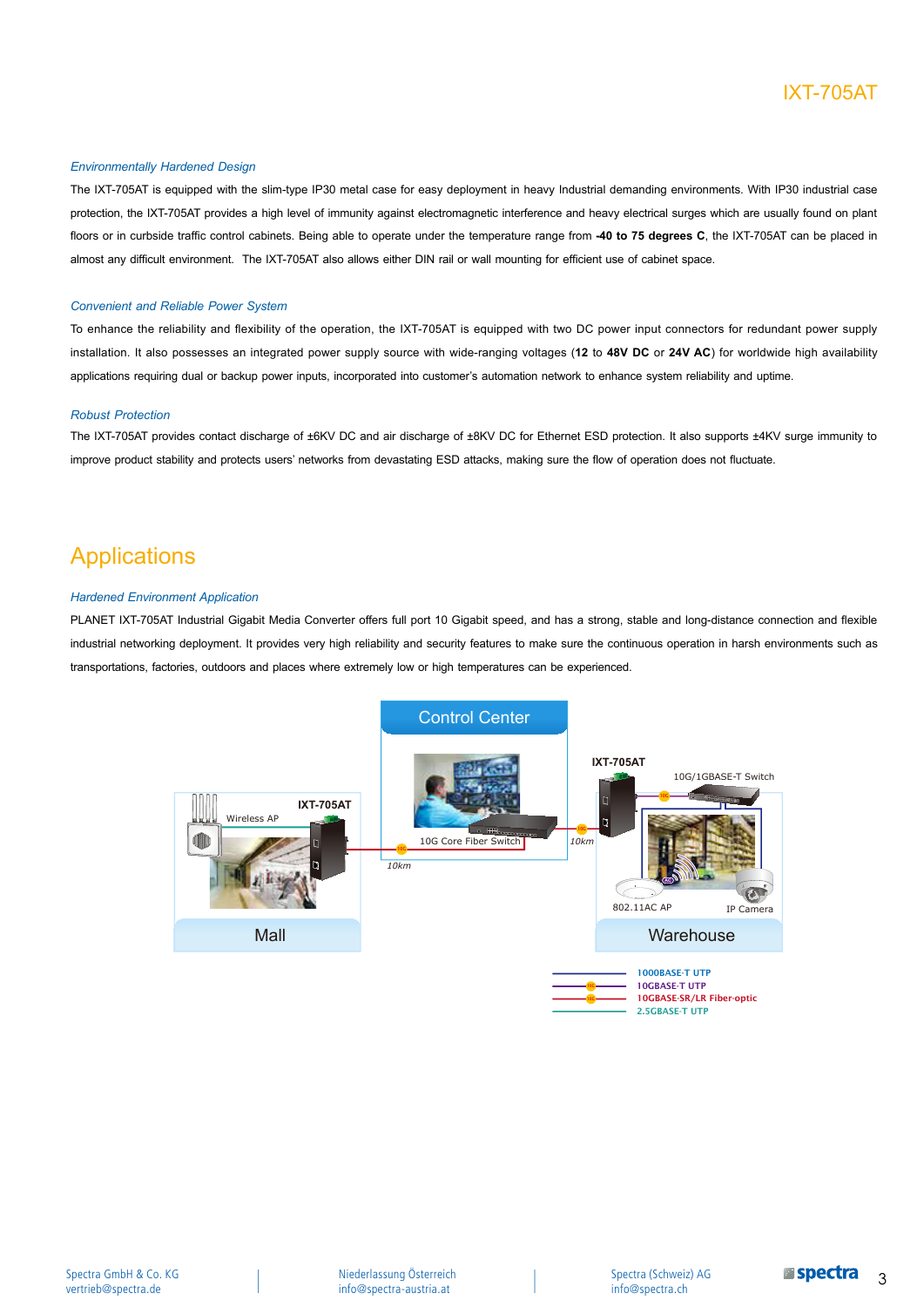# **Specifications**

| Product                         | <b>IXT-705AT</b>                                                                                                                                                                                                                                                                                                                                                   |
|---------------------------------|--------------------------------------------------------------------------------------------------------------------------------------------------------------------------------------------------------------------------------------------------------------------------------------------------------------------------------------------------------------------|
| <b>Hardware Specifications</b>  |                                                                                                                                                                                                                                                                                                                                                                    |
| Copper Interface                | 1 x 10000/5000/2500/1000/100 BASE-T RJ45<br>Auto-MDI/MDI-X, auto-negotiation                                                                                                                                                                                                                                                                                       |
| Fiber Optic Interface           | 1 10GBASE-SR/LR SFP+ interface                                                                                                                                                                                                                                                                                                                                     |
| Connector                       | Removable 6-pin terminal block<br>Pin 1/2 for Power 1, Pin 3/4 for fault alarm, Pin 5/6 for Power 2                                                                                                                                                                                                                                                                |
| Alarm                           | Provides one relay output for power failure<br>Alarm relay current carry ability: 1A @ DC 24V                                                                                                                                                                                                                                                                      |
| LED                             | System:<br>Fault Alert (Red), PWR (Green)<br>10000/5000/2500/1000/100 BASE-T RJ45 Interfaces<br>1/10G LNK(Orange)<br>5000/2500/100M LNK (Green)                                                                                                                                                                                                                    |
| <b>ESD Protection</b>           | 6KV DC                                                                                                                                                                                                                                                                                                                                                             |
| Enclosure                       | IP30 type metal case                                                                                                                                                                                                                                                                                                                                               |
| Installation                    | DIN-rail kit and wall-mount ear                                                                                                                                                                                                                                                                                                                                    |
| Dimensions (W x D x H)          | 32 x 87 x 135mm                                                                                                                                                                                                                                                                                                                                                    |
| Weight                          | 458g                                                                                                                                                                                                                                                                                                                                                               |
| <b>Power Requirements</b>       | DC 12~48V or 24V AC                                                                                                                                                                                                                                                                                                                                                |
| <b>Converter Specifications</b> |                                                                                                                                                                                                                                                                                                                                                                    |
|                                 |                                                                                                                                                                                                                                                                                                                                                                    |
| <b>Flow Control</b>             | Back pressure for half duplex<br>IEEE 802.3x pause frame for full duplex                                                                                                                                                                                                                                                                                           |
| Fabric                          | 20Gbps                                                                                                                                                                                                                                                                                                                                                             |
| Throughput (packet per second)  | 2.48Mpps@64bytes                                                                                                                                                                                                                                                                                                                                                   |
| <b>Address Table</b>            | 9K entries, automatic source address learning and aging                                                                                                                                                                                                                                                                                                            |
| Jumbo Frame                     | 16K                                                                                                                                                                                                                                                                                                                                                                |
| <b>Network Cables</b>           | 10G/5G/2.5G/1G/100M BASE-T:<br>$10G - Cat 6A/7$<br>5G - Cat 6/6A/7<br>1G/2.5G - Cat 5e/6/6A/7<br>100M - Cat 5/5e/6/6A/7<br>Cat 5/5e/6/6A/7 UTP cable (100 meters, max.)<br>EIA/TIA-568 100-ohm STP (100 meters, max.)<br>10GBASE-LR/SR/BX:<br>50/125µm or 62.5/125µm multi-mode fiber optic cable, up to 300m<br>9/125µm single-mode fiber optic cable, up to 60km |
| <b>Standards Conformance</b>    |                                                                                                                                                                                                                                                                                                                                                                    |
| System Configuration            | IEEE 802.3u 100BASE-TX<br>IEEE 802.3ab 1000BASE-T<br>IEEE 802.3bz 2.5G/5GBASE-T<br>IEEE 802.3an 10GBASE-T<br>IEEE 802.3ae 10Gbps Ethernet<br>IEEE 802.3x full-duplex flow control                                                                                                                                                                                  |
| <b>Regulatory Compliance</b>    | FCC Part 15 Class A, CE                                                                                                                                                                                                                                                                                                                                            |
| <b>Stability Testing</b>        | IEC60068-2-32 (Free fall)<br>IEC60068-2-27 (Shock)<br>IEC60068-2-6 (Vibration)                                                                                                                                                                                                                                                                                     |
| <b>Environment</b>              |                                                                                                                                                                                                                                                                                                                                                                    |
| Temperature                     | Operating: -40~75 degrees C<br>Storage: -40~75 degrees C                                                                                                                                                                                                                                                                                                           |
| Humidity                        | Operating: 5~95% (non-condensing)<br>Storage: 5~95% (non-condensing)                                                                                                                                                                                                                                                                                               |